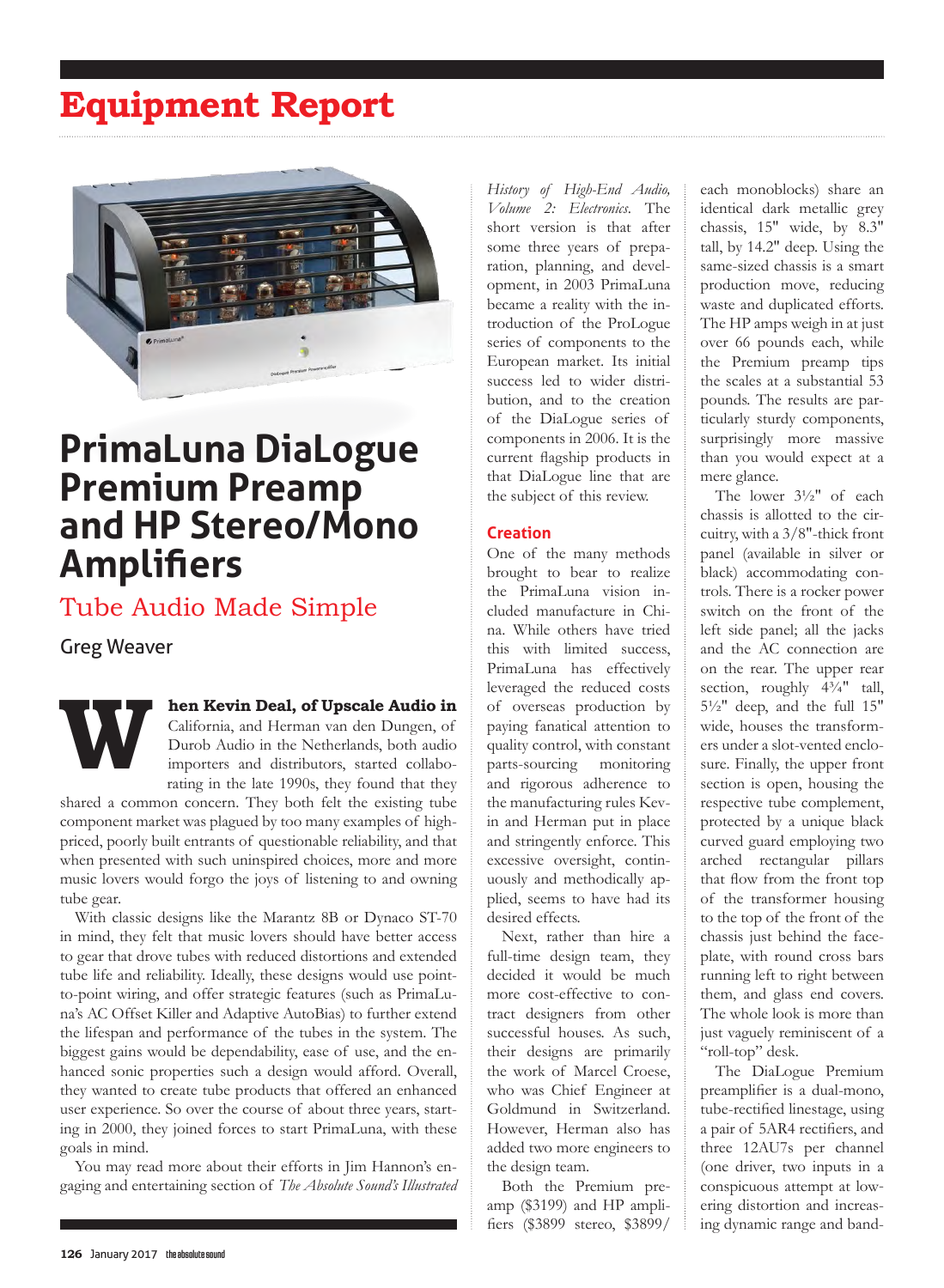## **Specs & Pricing**

**PrimaLuna DiaLogue Premium Preamplifier Tube complement:** Six 12AU7, two 5AR4 **Analog inputs:** Five pairs RCA, one pair HT bypass **Outputs:** Two pair RCA preamp outs, one pair RCA fixed tape out **Dimensions:** 15" x 8.3" x

14.2" **Weight:** 52.9 lbs. **Price:** \$3199

### **PrimaLuna DiaLogue Premium HP Stereo/Mono Amplifiers**

**Output power:** Stereo, 70Wpc (ultralinear)/40Wpc (triode); mono, 148 watts (ultralinear)/85 watts (triode)

**Tube complement:** Six 12AU7, eight EL34 **Inputs:** One pair RCA **Output impedance:** 100k ohms **Dimensions:** 15" x 8.3" x 14.2" **Weight:** 66.3 lbs. **Price:** \$3899 ea., \$7798/

#### **PRIMALUNA USA**

pr.

2058 Wright Ave. La Verne, CA 91750 (909) 931-0219 (844) LUV-HIFI primaluna-usa.com info@primaluna-usa.com

#### **Associated Equipment Analog source:** Kronos

Sparta turntable and Helena tonearm, Air Tight PC-1 cartridge

**Digital sources:** Dell Optiplex running JRiver MC-22 and Fidelizer Pro v7, Hegel HD30 DAC, McCormack UDP-1 Ultimate universal disc player

**Phonostages:** DSA Phono II, ModWright PH-150 Reference

**Preamplifiers:** DSA Pre 1, Pass Labs XP-20, Mod-Wright LS-100

**Power amplifiers:** Pass Labs XA160.8 monos

**Speakers:** Von Schweikert Audio VR-55 Aktive **Cables:** Stealth Śakra and Audience Au24 SX signal cables, Stealth Dream V14 speaker cables, Audience Au24-SX biwires, Audience Au24 USB, Audience Au24 powerChords.

**A/C Power:** One 15-amp and one 20-amp dedicated line, Audience aR12-TS-SOX power Conditioners **Isolation system:** Grand Prix Audio Monaco equipment stand and amp stands, Magico QPods **Room treatments:** Shakti Hallographs, Room Tunes Corner Tunes

width), all arranged in a slight arc under the tube guard. Finally, in a row immediately behind the 12AU7 array are the two rectification 5AR4s flanked by a set of Nichicon 330 microFarad capacitors. Very attractive, functional, and easy to access.

The choice of the 12AU7 seemed obvious, with more in current production today than virtually any other tube made, as well as significant stockpiles of vintage NOS varieties. The owner's manual touts that you may substitute ECC82s, ECC802Ss, E82C-Cs, 5814s, 6189s, or even CV4003s.

The volume control is a Japanese-built, high-quality, Alps Blue Velvet potentiometer, with input selection ac-

complished using premium sealed Fujitsu relays, rear-mounted and very proximate to the input jacks. When an input is selected, only that particular relay closes. As all the other relays are left open, this quite effectively isolates noise and signals from other sources. An additional benefit of this choice is drastically shorter signal paths, further minimizing pick up of radiated or generated noise.

The preamp's front panel offers the volume control to the far left side, a centered status indicator LED (red for standby, green for ready) with a mute indicator just above it, and a rotary source selector switch to the right. The back houses, from left to right, a set of tape (monitor) outputs, five sets of inputs (CD, Tuner, Aux1, Aux2, and Aux3), and two sets of amplifier outputs, all single-ended. There are no provisions for XLR connections. To the right side is a grounding post and the EIC AC socket.

The remote is a 19-button,  $7\frac{7}{8}$ " long,  $2\frac{3}{8}$ " wide,  $13/16$ " high black rectangle, with rounded sides. Besides volume control, mute, and direct input selection, it includes function control for the PrimaLuna CD player, and a button for on-the-fly switching of the amplifiers between ultralinear and triode modes. Unique in my experience, two black rubber O-rings circle the remote, one each near the very top and bottom, seated into channels recessed into the chassis itself, assuring that the remote will not be scratched by, nor easily slide off, any surface that it is placed upon. Nice touch.

Both the DiaLogue Premium preamp and the HP power amps use a heavy-gauge slotted bottom panel to allow ready airflow into the fully ventilated, panel-mounted tube sockets. The choice of tube sockets and panel mounts as well as the pointto-point solder work are very good, quite reminiscent of that found in costlier designs. Circuits are populated with Frenchmade audiophile-grade DuRoche and SCR tin-foil capacitors, and Japanese TAKMAN resistors. Swiss-made, silver-plated, continuous-crystal, oxygen-free copper wire, with Teflon dielectric, is used in all critical signal paths. The power and output transformers are massive custom toroidals, rated for 200% of their duty cycle, and are potted to protect the windings from moisture and deterioration.

The front of the Premium HP power amplifiers shares the livery of the preamp, and sports only the power/standby lamp dead center, flanked by two additional indicator lamps, red to the right to indicate ultralinear mode, green to the left for triode mode. While the amps also have their power switches at the front of the left side panel, they also include a tube-type selection switch (down for EL34s, up for KT varieties) at the front of the right side panel. The back panel includes, left to right, single-ended inputs (again, no XLR connections), a stereo/mono toggle switch, followed by the right (also used for mono) then left speaker outputs, with 16-ohm, 8-ohm, 4-ohm, and ground binding posts, then the IEC socket. Each amp comes with its own narrow (7⅞" long, 1¼" wide, 13/16" high), rounded side, single button remote, also equipped with twin rubber O-rings, allowing for mode switching.

The Premium HP amplifiers use a set of eight EL34s, arranged in two rows of four, directly in front of the transformer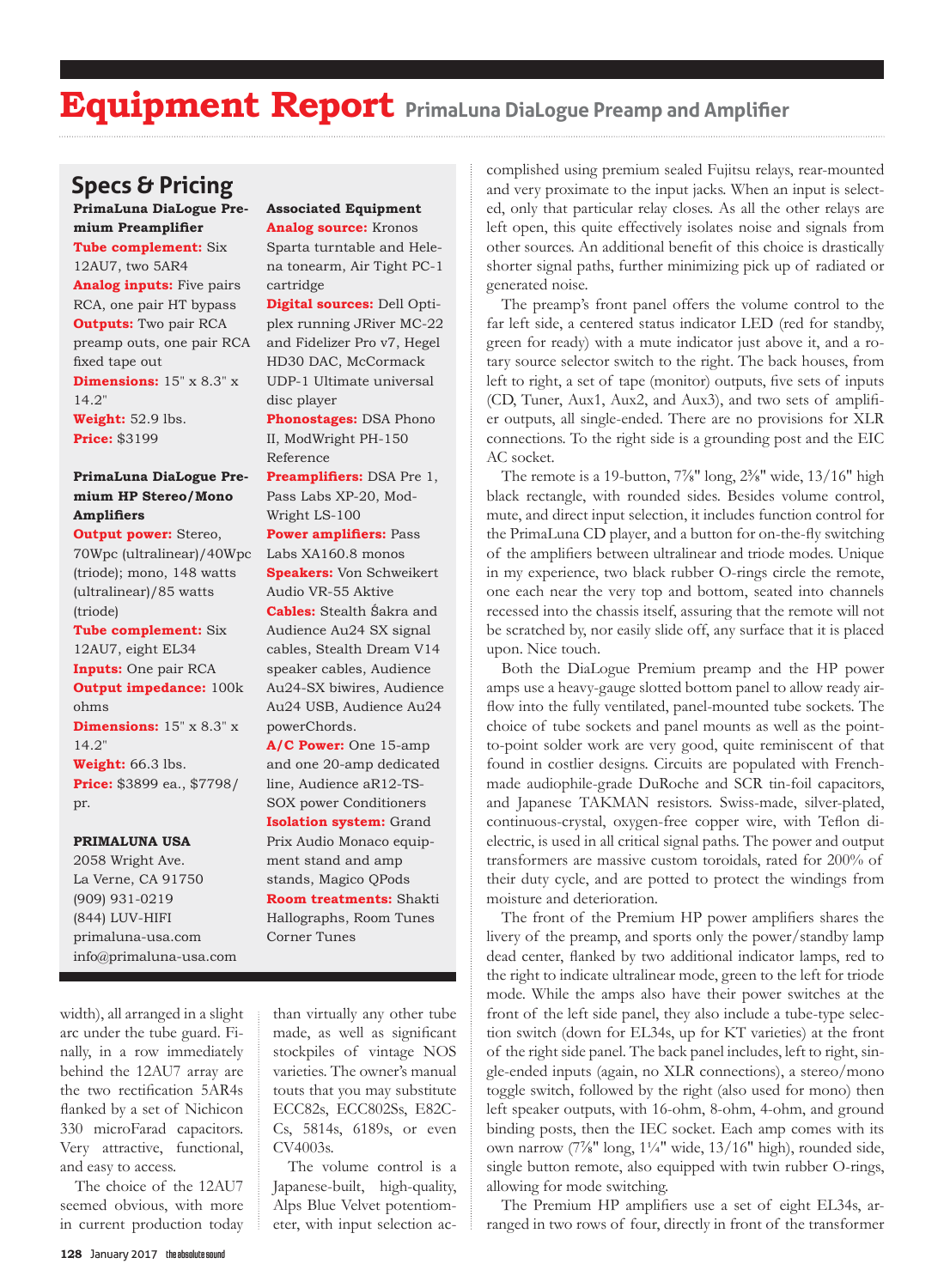compartment. Two sets of four red LEDs, part of the BTI system (read on), are oriented in a square in the space created at the center of the four EL34s on the right, the other set for the quad to the left. These LEDs are numbered to match the tubes, and indicate when a tube is failing, or has failed. The system will mute itself until you replace the bad tube, then restart. In front of the EL34 complement is a row of 12AU7s, also in a slightly curved alignment as with the Premium preamp. Honestly, to my tastes, these are some extremely good-looking designs.

The EL34 is a classic pentode with five elements (cathode, anode, and three grids). First introduced in 1953, it is generally lauded for its midrange tonal properties. Its use in such classic amplifiers as Saul Marantz's Models 5 and 9 monos and Sid Smith's Marantz 8B stereo, and David Hafler's Dynaco ST-70. The Conrad-Johnson MV55 and MV60 are most likely what inspired its use here. One of the first things you notice, even before powering on, is that all the tubes are PrimaLuna-branded. In conversation with Kevin I learned that these tubes are sourced from Shuguang, giving PrimaLuna the option of careful selection, and allowing them yet another layer of quality control.

As to features, the PrimaLuna Premium HP amps in particular are second to none in my experience at, or anywhere near, their price points. As already stated, their output circuits can be switched *on-the-fly* between 40 watts (triode) or 70 watts (ultralinear) in stereo mode, or between 85 watts (triode) or 148 watts (ultralinear) in mono configuration, as reviewed here. Ultralinear output is about 3dB louder than triode mode—something that should be kept in mind when doing live mode-switching.

Maybe most interesting of all is that, though the HP power amp, as equipped from the factory, runs EL34s, in that same switch position you *can* run 6CA7s, EL34s or EL34LSs. And, if you are all right with a slight drop in output, you can even run 6L6GCs, 7581As, or KT66s. With the switch in the KT position, you may use 6550s, KT88s, KT90s, KT120s, or KT150s, should you care to! Though I had no store of other power tubes on hand to explore those options, the HP amplifiers are obviously a tube-rollers delight.

A big part of the PrimaLuna amplifier technology (and sales pitch) is something they call Adaptive AutoBias. Essentially, PrimaLuna claims it is an entirely passive process allowing tubes to run less stressfully, with greatly reduced distortion, yielding longer life and affording some large degree of safety and convenience. This circuit constantly monitors tube operation to sense when a tube is failing or has failed, at which point, it both mutes the circuit, protecting the amplifier from damage, and lights an LED indicator, notifying you of just which tube is affected. This eliminates the guesswork of swapping tubes one at a time to locate the culprit.

Though the Premium HP amplifier manual claims the Adaptive AutoBias circuit is, "an exclusive PrimaLuna fea-

ture you won't find anywhere at any price," PrimaLuna's sister company Mystere, (also run by Herman) uses the same circuit. Further, Kevin Hayes' Valve Amplification Company's (VAC) employs his unique patented iQ Continuous Automatic Bias System throughout his entire amplifier line.

PrimaLuna employs a number of other technologies, including Soft-Start, used in conjunction with the Adaptive AutoBias circuit to slowly bring the amplifier up to full power. Another, called AC Offset Killer, utilized in both the preamp and amplifiers, is said to remove problems that may occur in your AC mains before power gets into the circuits and to keep the main AC power transformer as quiet as possible. There is also the aforementioned BTI (Bad Tube Indicator), which lights a red LED on the chassis to indicate which tube is experiencing any degree of failure. Finally, there are PTP (Power Transformer Protection) and OTP (Output Transformer Protection). In the event that the power transformer's internal temperature becomes too high, PTP uses a thermal switch to cut off the main AC input. With OTP, the transformers are protected from improper loads during hook-up or under play, or while changing speakers with the power turned on.

I must mention that packaging is every bit as exquisite as the components' fit and finish. Triple-boxed, in custom-formed foam, with individual sleeves covering the power tubes and a set of white cotton gloves included for handling, these things couldn't be packaged any better or more safely.

### **Communication**

As one of my strongest axioms is "change only one item (component, cable, isolation device, etc.) at a time," when my review samples arrived, I installed the amps in place of my Pass Labs XA160.8 monos, switched them into mono mode, and connected them to my VSA VR-55 Aktives, with the rest of my reference system intact. However, so as not to squander breakin time, I also installed the Premium preamp into my theater system and ran it consistently there.

Immediately apparent on insertion of the HP amplifiers, using the 8-ohm taps, was the signature EL34 midrange performance. Bass was a bit cold and constricted, both in extension and impact, and treble was a bit soft and muted, not at all atypical for brand-new amplifiers, but it was pretty clear that this ride was going to be fun. Just to be sure I wasn't missing some unexpected magic, I tried brief connections to both the 4-ohm and 16-ohm taps after run-in. But the slight midrange emphasis with the 4-ohm tap further exacerbated the slight bass leanness. As I really heard no advantage or detriment with the 16-ohm tap, I settled on the 8-ohm tap for the bulk of the review. (Note that when operating as a monoblock, the taps are marked as 2, 4, and 8 ohms.)

Making the choice between ultralinear or triode mode will be as much (if not more of) a matter of your loudspeaker choice as it is of personal taste or the music in play. While you may be tempted to use ultralinear for louder listening and triode for lower volumes, over the years I've found that more often than not, at quieter volume settings, ultralinear provides the extra dynamics and inner resolution that are necessary to breathe life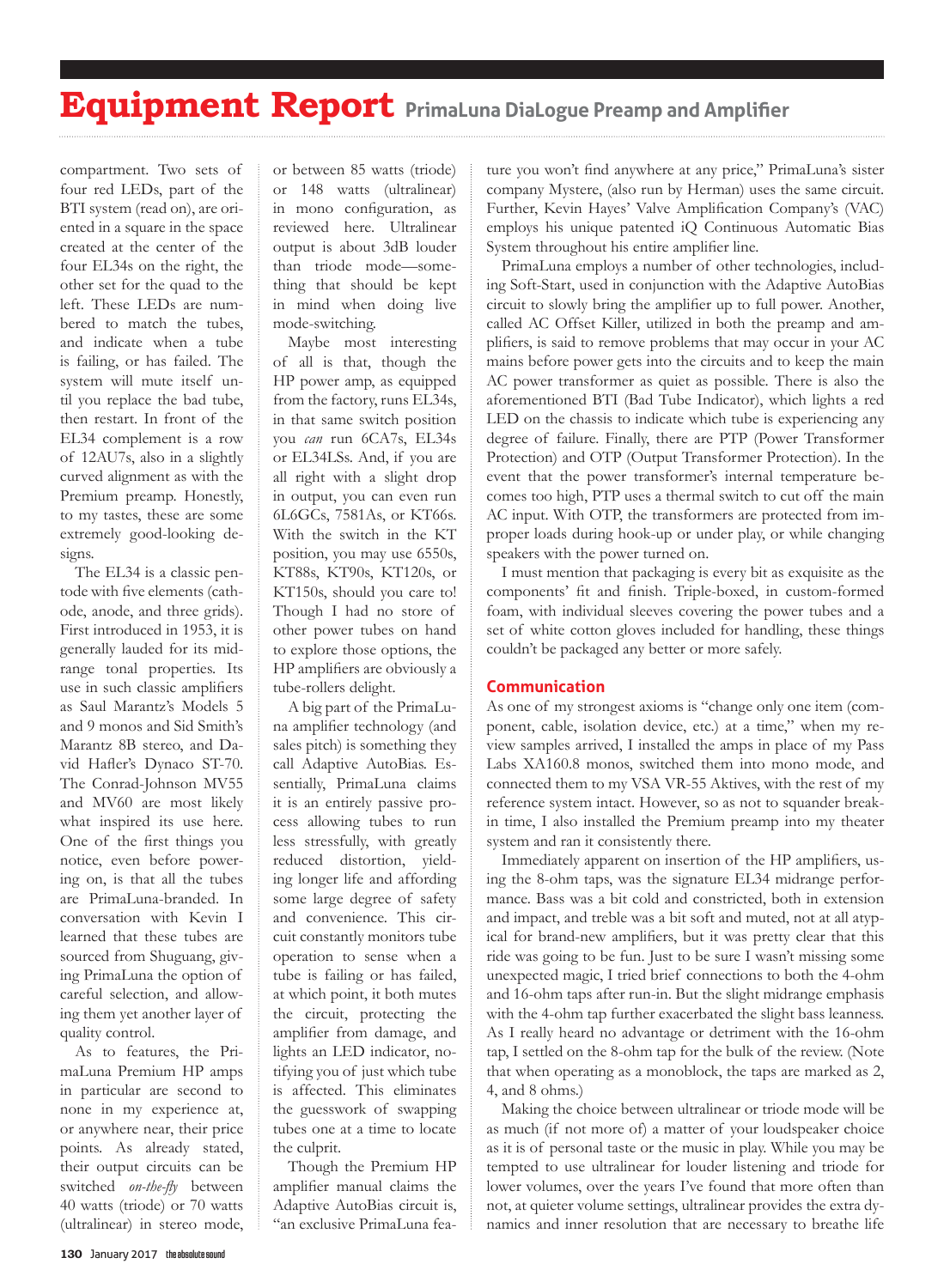#### **What I'm Listening To**



### **Hamilton - Original Broadway Cast recording**

Contemporary music, creative and riveting storytelling, and a very good recording conflate to make this tale of one of America's Founding Fathers a sensational listen. The language is often strong, so…don't play it with the children in the room.

into a softer presentation.

My Von Schweikert Audio VR-55 Actives have a comparatively low 88dB sensitivity, but present a fairly stable 8-ohm load, making them relatively easy to drive. With them, the added warmth, more pronounced midband, more laid-back presentation, and somewhat less focused and slightly larger-than-life imaging in triode mode simply couldn't match the more controlled and accurate microdynamics and higher resolution of inner detail that I experienced in ultralinear mode. Though triode mode offered a lusher, more organic balance overall, for me, in my system, it wasn't even close. Once that became clear over repeated comparisons, I kept the amps in ultralinear mode for the rest of the review. Your experience will likely vary, so take advantage of the freedom of choice and experiment.

Once fully run in, (I gave them a full two weeks in this case), high-frequency performance opened up considerably, now offering greater and more refined extension and providing a more convincing sense of air and shimmer on cymbals, upper-octave strings, and winds. This attribute was readily noticeable on classical pieces like the Bach Violin Concertos and Double Concertos [Philips] or *The Three-Cornered Hat* [London].

Midrange was rendered, as you'd expect, with almost reach-out-and-touch texture, rich and vibrant tone color, realistic bloom, and a faithful sense of dimensionality and space. In this regard, these PrimaLunas are the embodiment of the characteristics that make valve amplification so intoxicating.

It was the deepest octaveand-a-half, roughly from about 65Hz down, that enjoyed the greatest sonic advance. The slight limitation that the HPs had exhibited when new all but vanished, and their response, all the way down into the 20Hz range, was much better defined. They now had a much firmer, more effectual grip on the deepest bass, giving them an amazing sense of graceful power.

This was clearly exemplified early in "Three Wishes," from Roger Waters' *Amused to Death* [Analogue Productions]. As the track picks up momentum, the QSound voice of a Genie fills the room—surrounding and engulfing you. And it goes deep! Still fresh from the boxes, that voice was generated only toward the front of the room, with very little of the powerful underpinning that makes it so creepy. Post run-in, the envelopment was much more complete, easily extending to behind my listening chair. And the weight of the voice was back, convincingly enough to make me shudder, as this track normally does. The recording evokes a visceral reaction, one that the Premium HP amplifiers were quite comfortable generating.

With something like the organ work from the second movement of Saint-Saëns Symphony No. 3 [Reference Recordings], the PrimaLunas had more than enough authority to convincingly create the power that loads the room with the lowest, sustained organ notes. Though still not as authoritative as the best solid-state bass, they were, nonetheless, very well extended and articulate, showing remarkable transient capability and excellent pitch definition, especially for a tube amp in this price range.

Though overall transparency was not astonishingly seethrough (the amps do come up shy of the best resolution and transparency attainable), the HPs' ability to render fine detail was more than merely convincing. Key-fingering on instruments like sax or clarinet was revealed cleanly and accurately. While you might be tempted to assume that such sounds would always be clearly and honestly rendered, such micro-detail is not always this finely presented.

What I found to be the HPs' most remarkable strength was their ability to render dynamic attack and maintain scaling, from very quiet through much more boisterous volume settings. Respighi's *Feste Romane/The Pines of Rome*, with Lorin Maazel conducting the Cleveland Orchestra [Mobile Fidelity UHQR], was goosebump-raising—so powerfully, cleanly, and accurately did the HPs reproduce orchestral dynamic swings. This extraordinary dynamic capability is yet another stirring asset of these amplifiers.

Spatial recreation was downright magical, especially when I was listening to something with an enormous and/or clearly delineated acoustic, like Falla's *The Three-Cornered Hat* or *Harp Attack* [Alligator LCD 4790]. The soundscape on *The Three-Cornered Hat* is enormous, with expansive and detailed sonic queues, cavernously deep and wider than your room when your system is up to the challenge. *Harp Attack* features the voices of Carey Bell, Billy Branch, James Cotton, and Junior Wells, each playing a different keyed harp (harmonica). In the opening cut, "Down Home Blues," the four men are lined up left to right across the stage. As they take turns soloing, both their location within the soundstage and the resultant sounds of their voices and harps were vibrant and lifelike, with remarkably nuanced pitch, and so well recreated in space that, with eyes closed, you might credibly believe the four were standing in your room!

Prior to inserting the PrimaLunas, I had been using either the Pass Labs XP-20 (\$8600) or my reference Dynamic Sounds Associates Pre I (\$16,500) preamplifiers. Time to add the Dia-Logue preamp to the mix. As they had been run in at the same time, though in a different system, resolution was excellent, and in fact, much better than I had expected.

Soundstaging was finely and accurately layered, and images were rock-solid in location and stably placed, if somewhat larger than life. Centrally located images seemed less affected by this, but instruments to left and right of center, and especially those deeper in the soundstage, tended to be generated with a